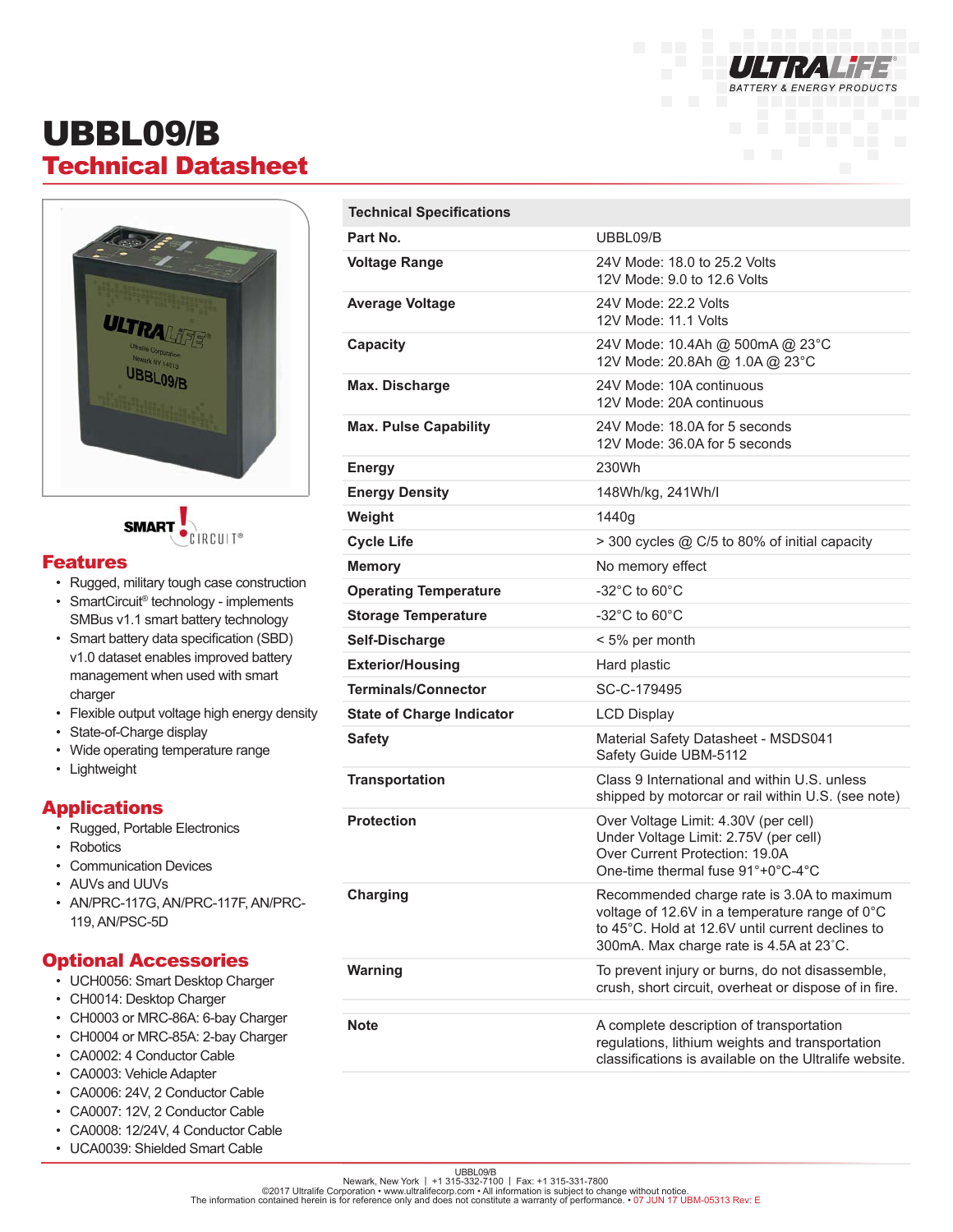# **Dimensions**